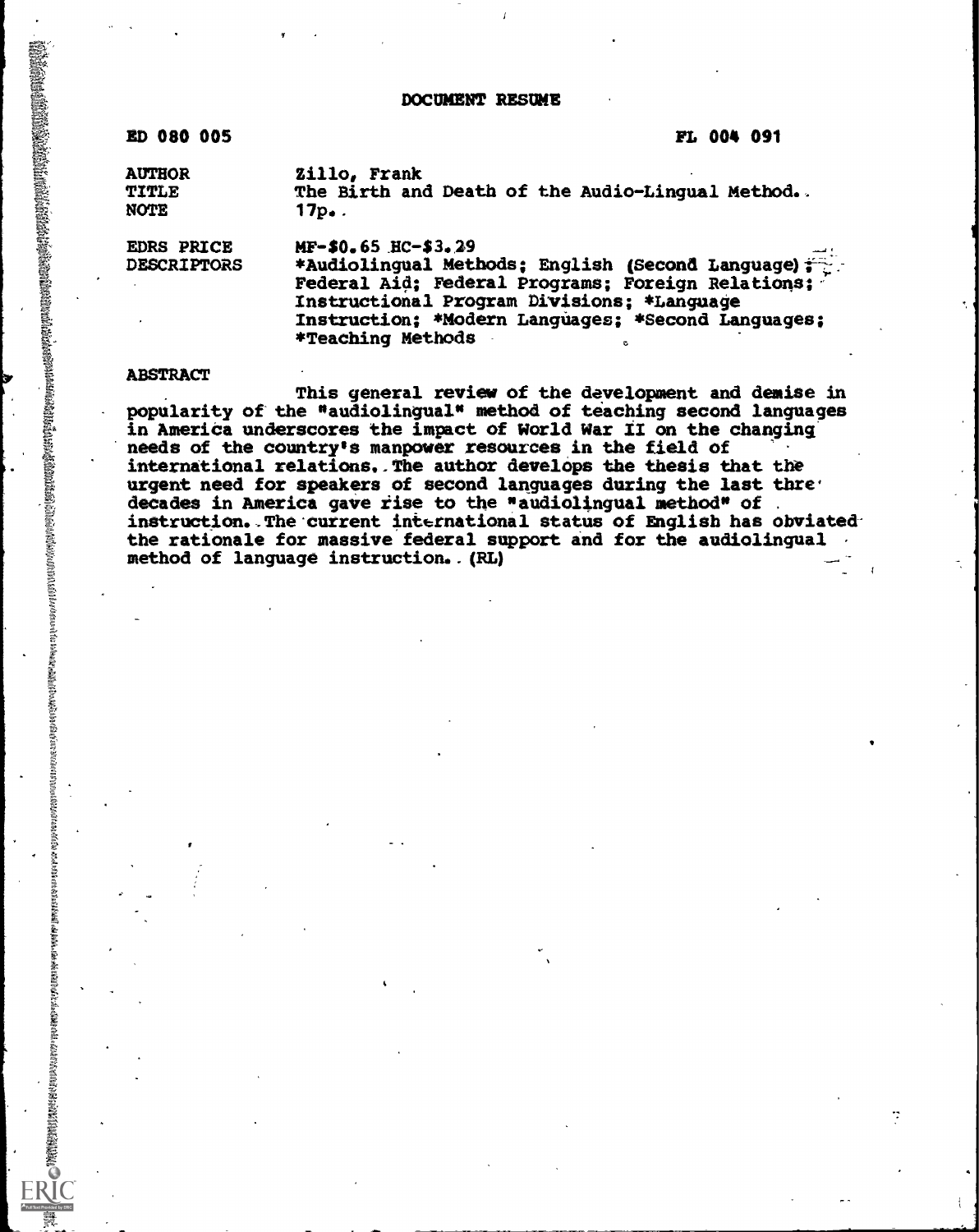## THE BIRTH AND DEATH OF THE AUDIO-LINGUAL METHOD

Î,

 $F L$ 

医心包 医阿里克斯氏病 医心脏性 医心脏

 $\left\langle \cdot \right\rangle$ 

 $\frac{9}{3}$ 

17.4 1.5 25%以下的。又将发展的发展的发展的发展。2012年12月24日, 2013年12月12日, 2014年12月22日, 2014年12月22日, 2014年12月22日, 2014年

 $\delta$ 

000

Ą

ED 080005

### Prank Zillo

Ã.

់  $\cdots$ 

1)y,

**US DEPARTMENT OF HEALTH,<br>
EDUCATION A WELFARE<br>
THIS DOCUMENT HAS BEEN REPRO<br>
THIS DOCUMENT HAS BEEN REPRO<br>
DUCCD EXACTLY AS BEEN REPRO<br>
THE PERION OR ORGANIZATION ORIGIN<br>
STATED DO NOT NECESSARILY A STATED DO NOT NECESSAR EDUCATION POSITION OR POLICY** 

÷.

计打击

# PILMED FROM BEST AVAILABLE COPY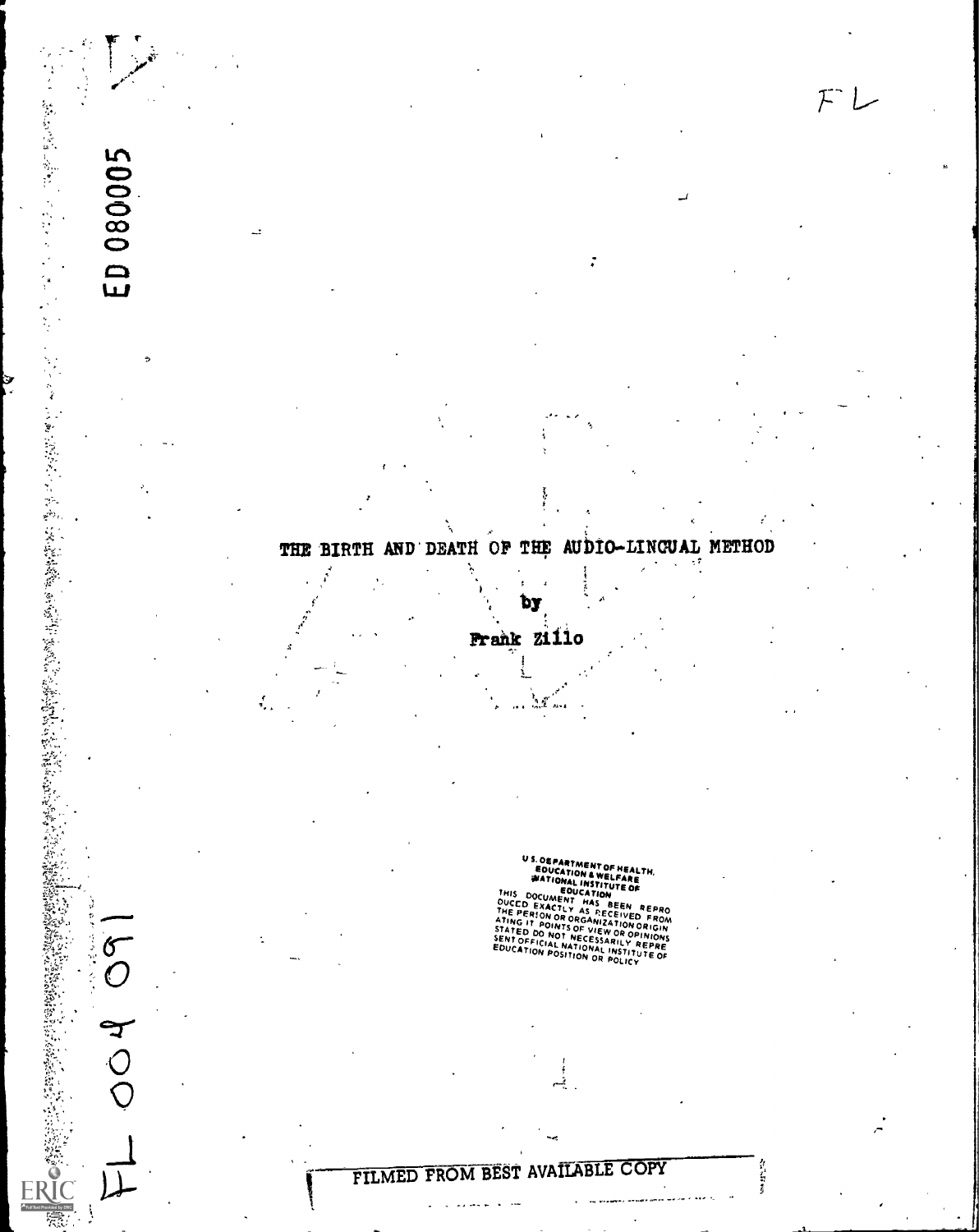|           |                     | y.                                           |  |     |  |
|-----------|---------------------|----------------------------------------------|--|-----|--|
|           |                     |                                              |  |     |  |
|           |                     |                                              |  |     |  |
|           |                     |                                              |  |     |  |
|           |                     |                                              |  |     |  |
|           |                     |                                              |  |     |  |
|           |                     |                                              |  |     |  |
|           |                     |                                              |  |     |  |
|           |                     |                                              |  |     |  |
|           |                     |                                              |  |     |  |
|           |                     |                                              |  |     |  |
|           |                     |                                              |  |     |  |
|           |                     | CONTENTS                                     |  |     |  |
|           |                     |                                              |  |     |  |
|           |                     |                                              |  |     |  |
|           |                     | Introduction                                 |  |     |  |
|           |                     |                                              |  |     |  |
|           |                     | . PART I--- FROM ITS BIRTH TO ITS GROWTH.    |  |     |  |
|           |                     |                                              |  |     |  |
|           |                     |                                              |  |     |  |
|           | $\tau$              | PART II---ITS DEATH AND THE HERE AFTER,.8-11 |  |     |  |
|           |                     |                                              |  |     |  |
|           |                     | Footnotes                                    |  | 13  |  |
|           |                     |                                              |  |     |  |
|           |                     |                                              |  |     |  |
|           |                     | Bibliography                                 |  | -15 |  |
|           |                     |                                              |  |     |  |
|           |                     |                                              |  |     |  |
|           |                     |                                              |  |     |  |
| $\bullet$ |                     |                                              |  |     |  |
|           |                     |                                              |  |     |  |
|           |                     |                                              |  |     |  |
|           |                     |                                              |  |     |  |
|           |                     |                                              |  |     |  |
|           |                     |                                              |  |     |  |
|           |                     |                                              |  |     |  |
|           |                     |                                              |  |     |  |
|           |                     |                                              |  |     |  |
|           |                     |                                              |  |     |  |
|           |                     |                                              |  |     |  |
|           | $\mathcal{H}^{\pm}$ |                                              |  |     |  |

 $\ddot{\phantom{1}}$ 

Э

 $\vec{r}$ 

 $\frac{1}{\sqrt{2}}$ 

J

ł

 $\boldsymbol{s}$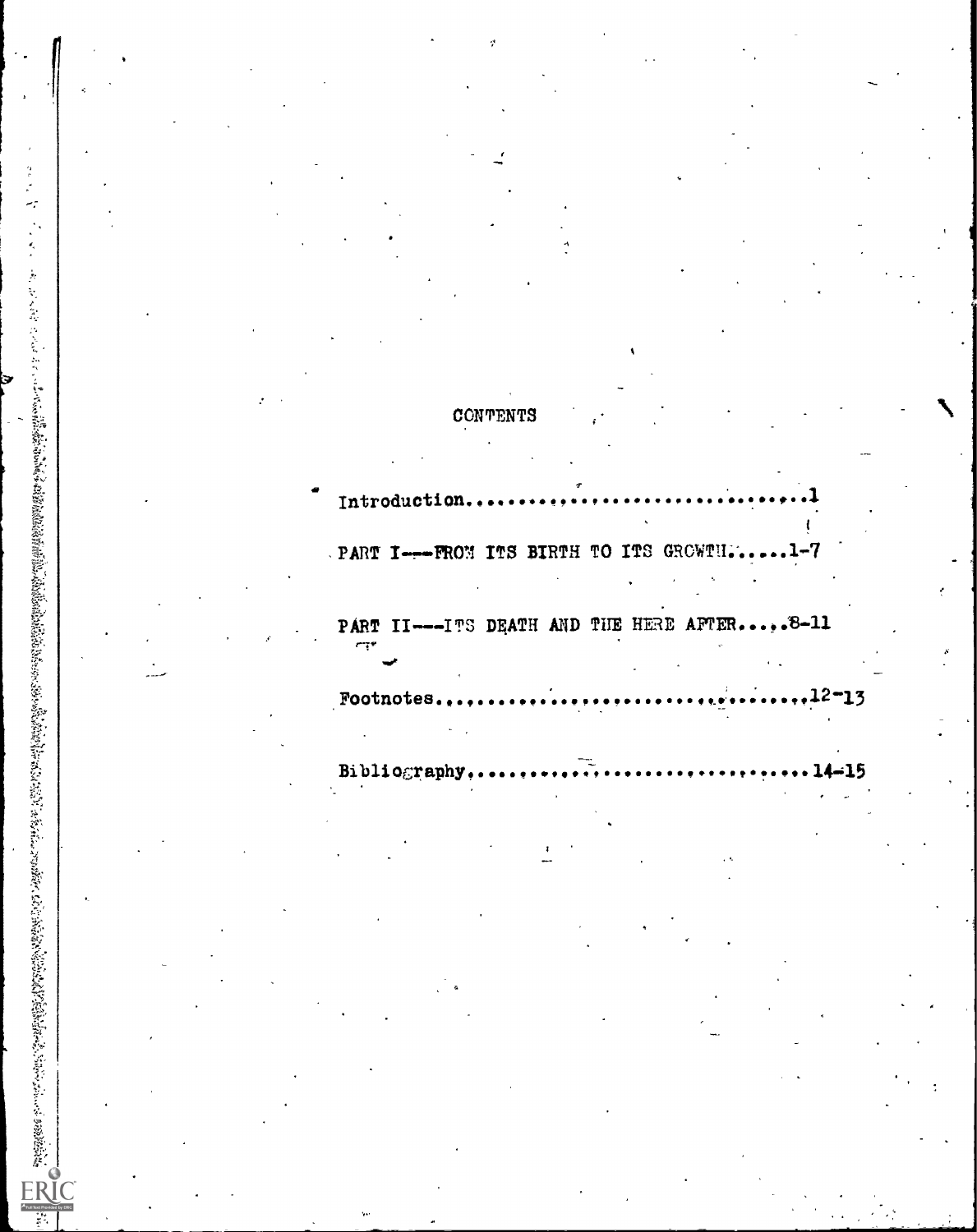#### Introduction

Ties among nations, whether commercial or diplomatic, have obviously been increased during the past few years. Ties ever more binding will likely be seen in 1973 and in the rest of the seventies. Commerce, international broadcasting programs, and newly opened diplomatic channels have led to great emphasis on being able to convey ideas in other languages. All this led to the neologism, "audio-lingual". The Audio-lingual Method strives at developing listening and speaking skills first as the basis for establishing the reading and writing skills. Nelson Brooks stated that, "Language is primarily what is said and only secondary what is written."<sup>2</sup>

#### $\mathbf{I}$

あわれることにもあるとも、そのことをすることに、そのに、や

**Contract Contract Contract Contract Contract Contract Contract Contract Contract Contract Contract Contract Contract Contract Contract Contract Contract Contract Contract Contract Contract Contract Contract Contract Contr** 

 $\frac{1}{2}$ 

 $\frac{1}{\alpha}$ 

UNITED STATES OF THE STATES OF THE STATES OF THE STATES OF THE STATES OF THE STATES OF THE STATES OF THE STATES OF THE STATES OF THE STATES OF THE STATES OF THE STATES OF THE STATES OF THE STATES OF THE STATES OF THE STATE

#### From its Birth to its Growth

The Yorld War II era made many officials face the startling reality of how much the study of modern languages had been put aside. How could the United States establish communication with the allies or even the engang with such a serious shortage of interpreters.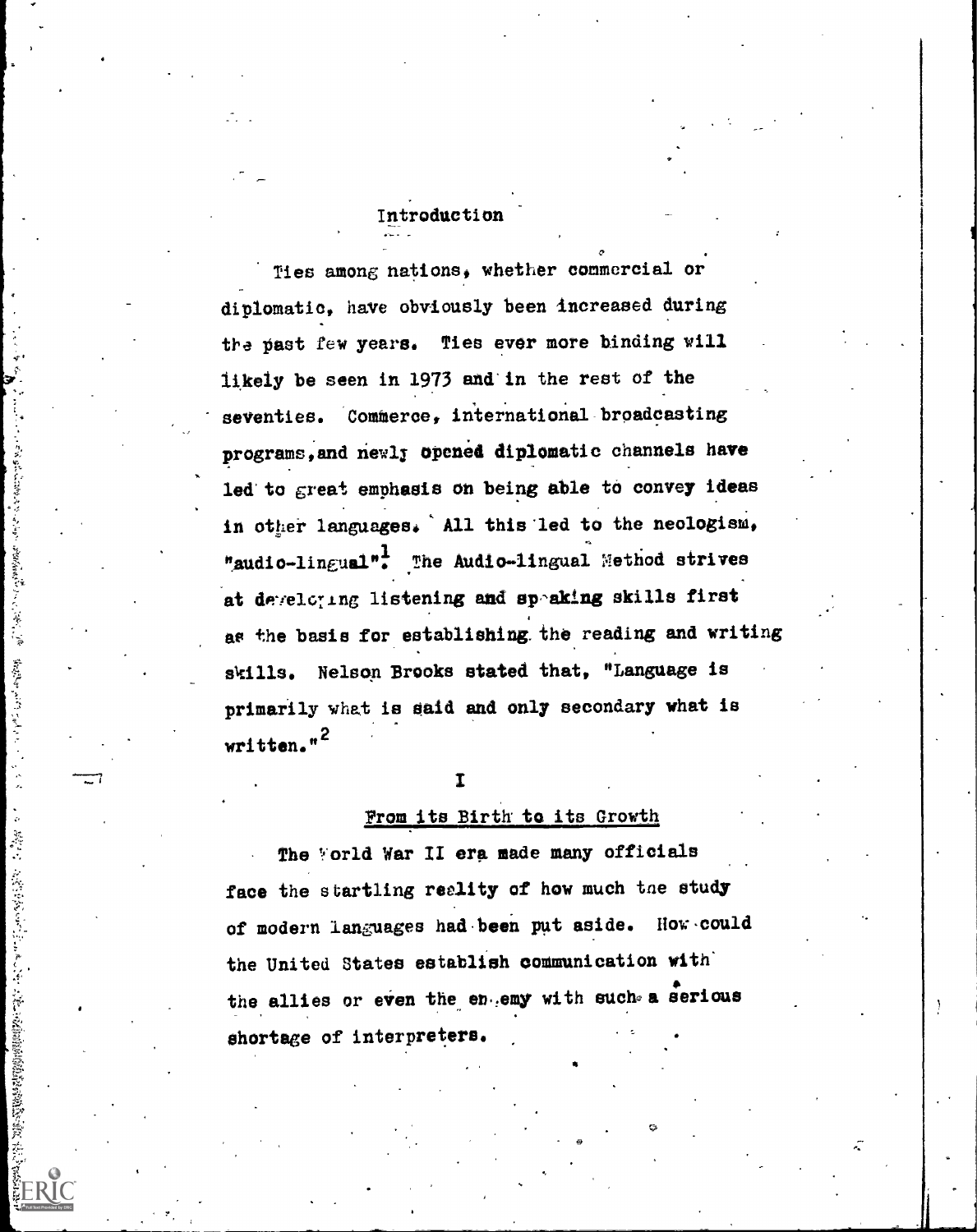The government set up a kind of crash program employing top educators and lingusts in an almost regimentary enviorment. giVen top priorities were the goals of instilling near native.accents and the enablement of the new interpreter to understand a native speaker. The linguists and experts explained the structures aided:by:natives, small classes and endless hours of drilling and practicing. In order to assure highest results, the "cream of the crop" of the armed forces had been picked to participate in the program. All the new tecniques and research that was put to use appeared to be producing remarkable results i.e., the men mastered the language in N an approximately a 36 week program.

When the var ended many teachers and educators became interested in the audio-lingual developmnts. Teaching materials for high school and college levels were being mass produced.for the commonly taught languages.<sup>3</sup> Teaching aids such as tape recordings and language labs were developed at this-time. Although they were found useful in employing the new methods, Audio-visual is not Audio-lingual.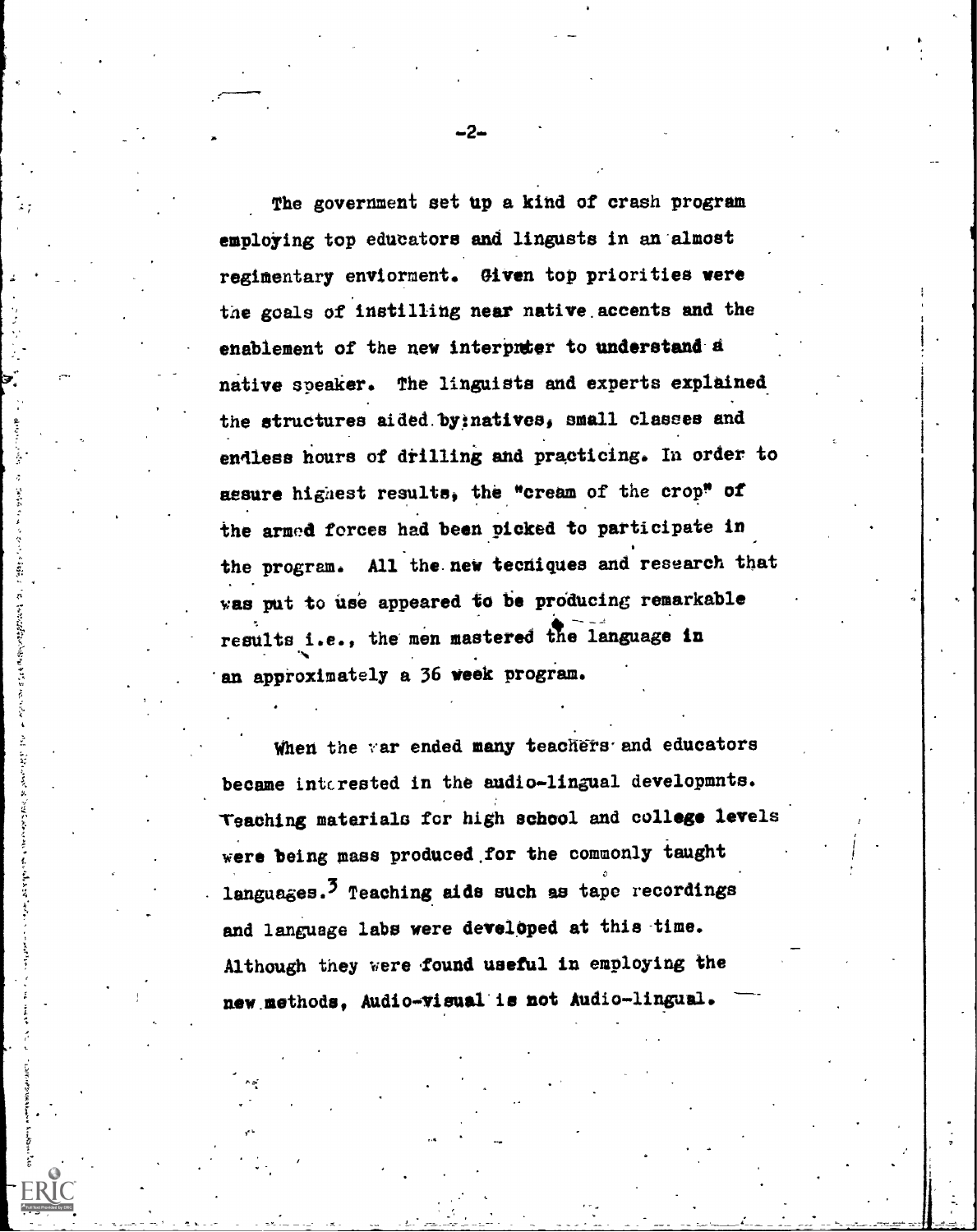To clearify matters, Robert Ledo defines and explains:

" Audio-lingual and Audio-visual are different terms. Audio-lingual refers to listening and speaking, the two central skills in learning a language, while Audio-visual refers only to one of these skills, the more passive one of listening." 4

before the var, language teachers of the old tradition guaranteed nothing to their students. Language-learning was not encouraged as something pleasurable. Structural fiffiaulties coupled with the burdensome exceptions and vocabulary-were stressed. The student wrs led to believe that the road to properly learning a language entailed an excrutiating process, that would lead  $\mathbf{h}_1 \mathbf{m}$ "perhaps" to enough knowledge to acquire the skill, of reading and an "enjoyment of the ii is a chomp in the second second in the second second second in the second second second in the second second second in  $\mathcal{L}_1$ language.

During the war years and after, teachers began formulating attitudes toward the new method. They believed that by using the Audio-lingual Method( a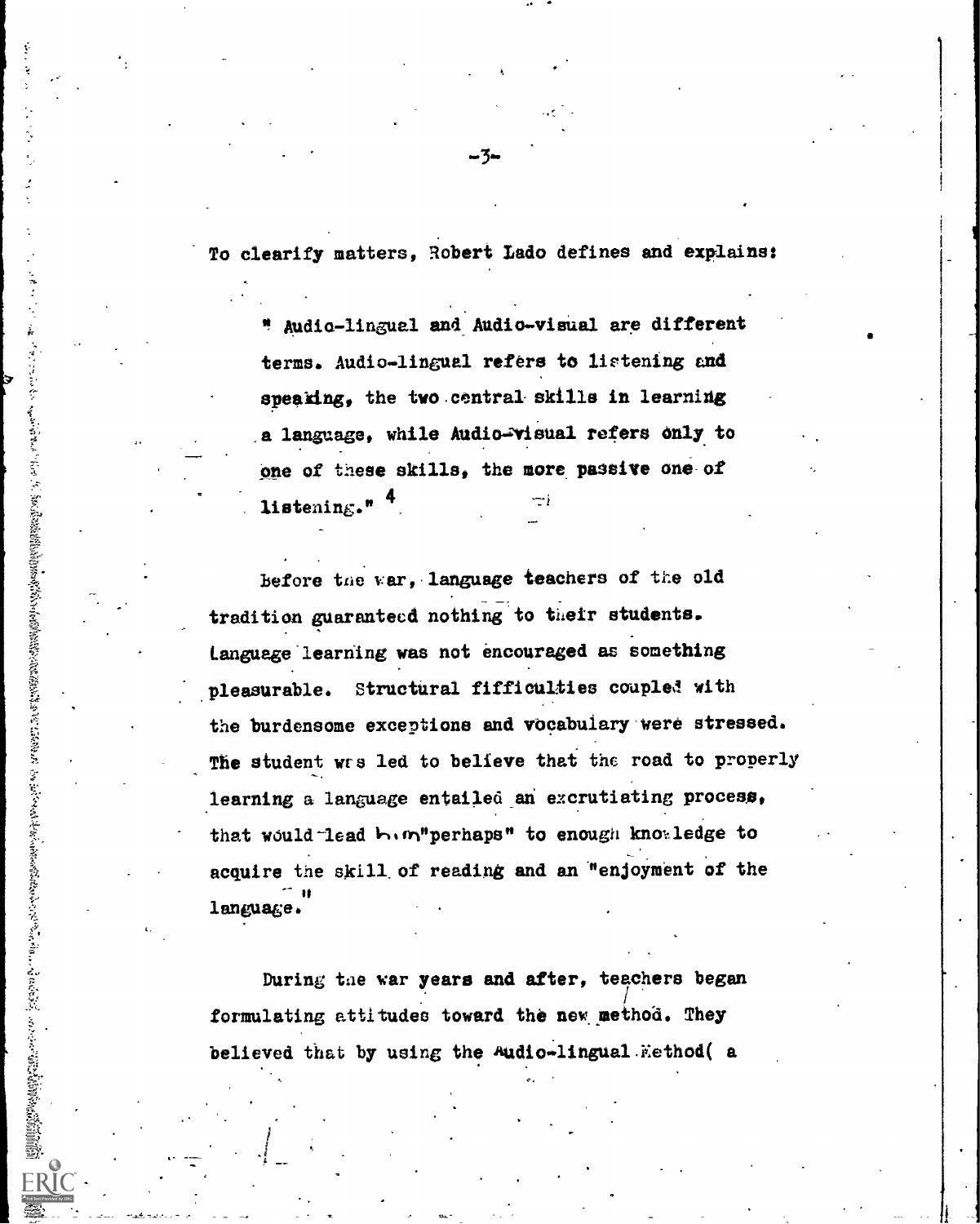process of child-like learning) with its repetitions, imitations, plenty of time, and above all "special "mysterious tecnioues of great magical aura"that were -.;never explicitly stated, one could surprisingly enough achieve native fluency in a short span. **"pachers became.** bombarded with the new method and its linguistic research and they needed to apply all this to preparing teaching aids and tecnique. William Moutton compiled "slogans" to aid in this very problem. He lists them as follows:

 $-4 \sim$   $\sim$ 

wank.... ..4

'SO

1) Language is speech, hot writing.

2) A language is a set of habits.

3) each the language not about the language.

4) A language is what its native speaker says not

what someone thinks they ought to say.

9) Languages are different.

We ask ourselves, Why did the traditionalists not stress the oral part of the language? The new /4/ breed believed that the problems teaching oral skills could be erased because oral skills are now more important and desirable. Perhaps the oral approach was nver considered too much, reason being, the classes were fairly large and there would not be enough time.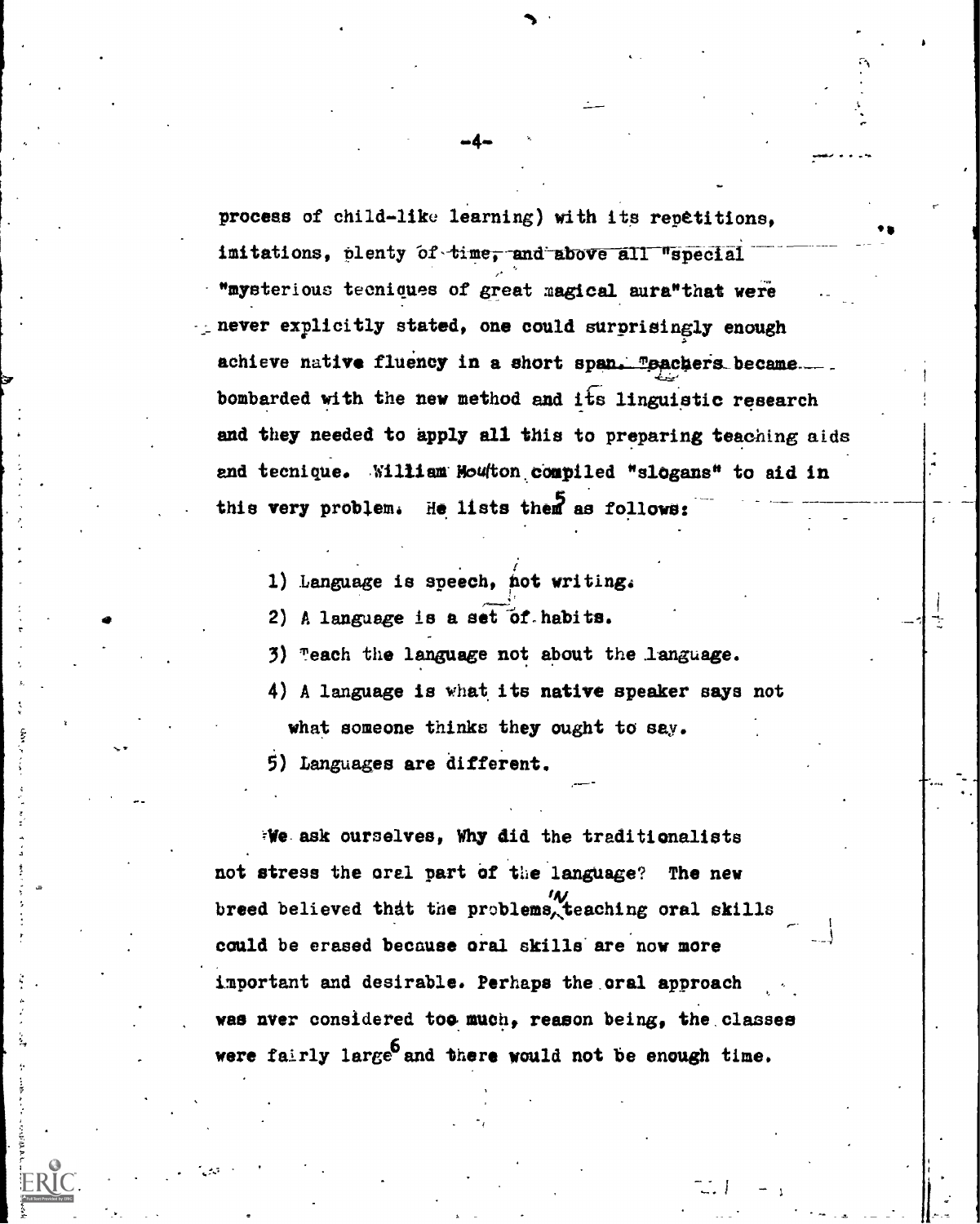'hat skill could be accomplished if each student spoke for two minutes or less in an hour class. Besides many believed the teachers could not speak that well, especially when it came to accents, phonetics and intonation and why bother, the student was never going to have the opportunity for language outside of 8 school:

The new breed opptomists had the answers: make the class size smaller, increase class hours, use lay people as drill masters and natives as 'informants'. Native speekers handled the problem of accents, intonation and phonetics. They acted as judge and aid. He might not necessarily be competent in teaching his own language, but he certainly could comment on the spoken aspect. Teacher and aid were to be aided by records, movies, tapes and other audio-visual devices.

The Audio-lingual Method strives to teach the skills in the order of listening, speaking, reading and writing with emphasis on speaking in early years and literature in later years. Listening and speaking, even at advance levels, remain key and are given first consideration.

.5.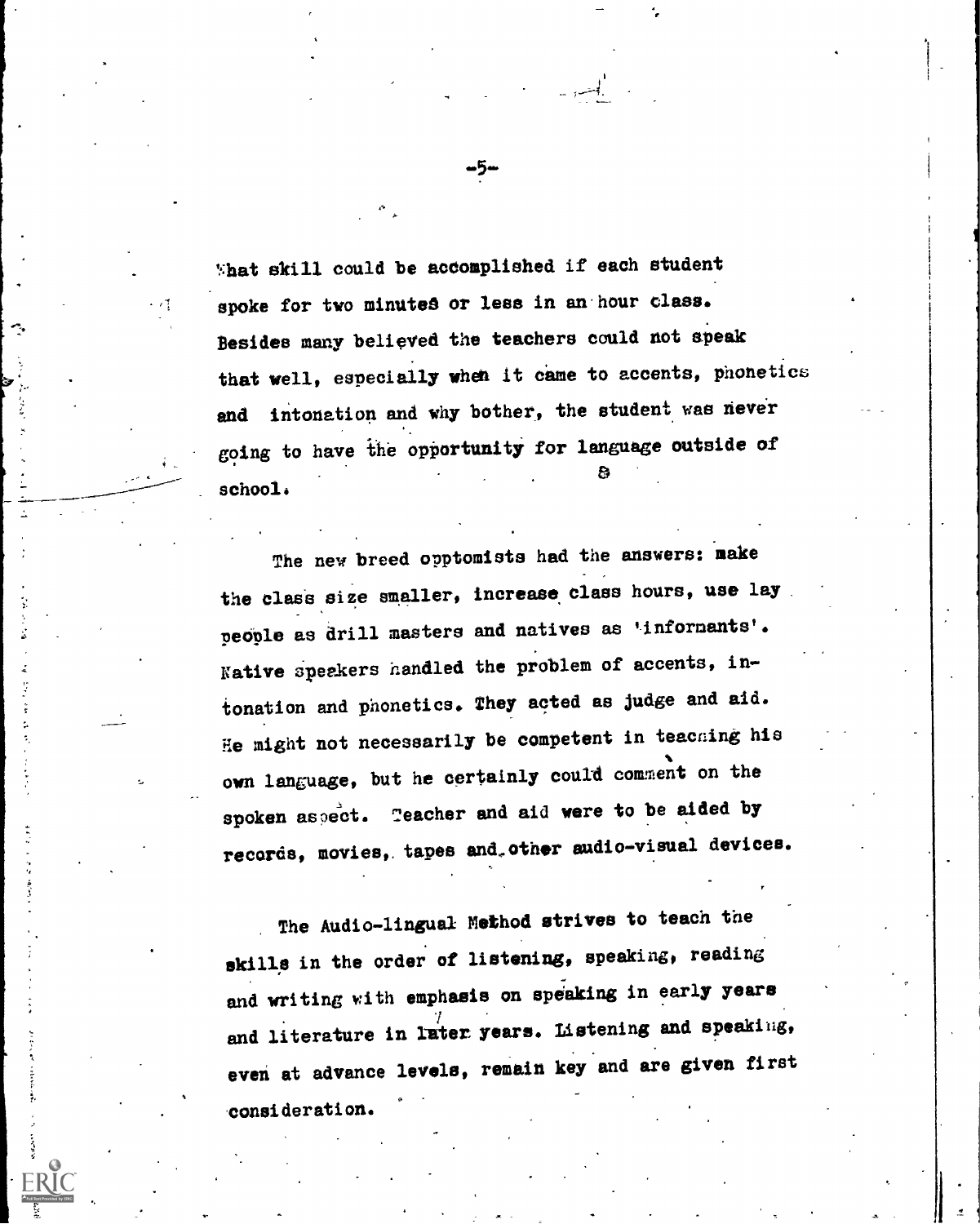At the initial Jewel of instruction, the learning cosists mostly of dialogues with ex-. pressions common to everyday language. The dialogues are learned by rote-memorization and imitation. When the students are completely familiar with the dialogue<sub> $\bar{4}$ </sub> they are introduced to pattern drills based'on grammatical structures incorporated in previous dialogues. Drills are practiced by choral and individual response. The student is orientated in the 'language without texts or printed matter and is gradually introduced to the printed matter.When the student commences to write it is mostly imitative of dialogues or a composition made up of familiar vocabulczy and structures. Latter he might be allowed to write variations of drill patterns.

-6-

Gustave Mathieu in commenting on the implications of the oral approach says that:

. ,

"Once we acknowledge that language is skill which can be mastered by practice, we have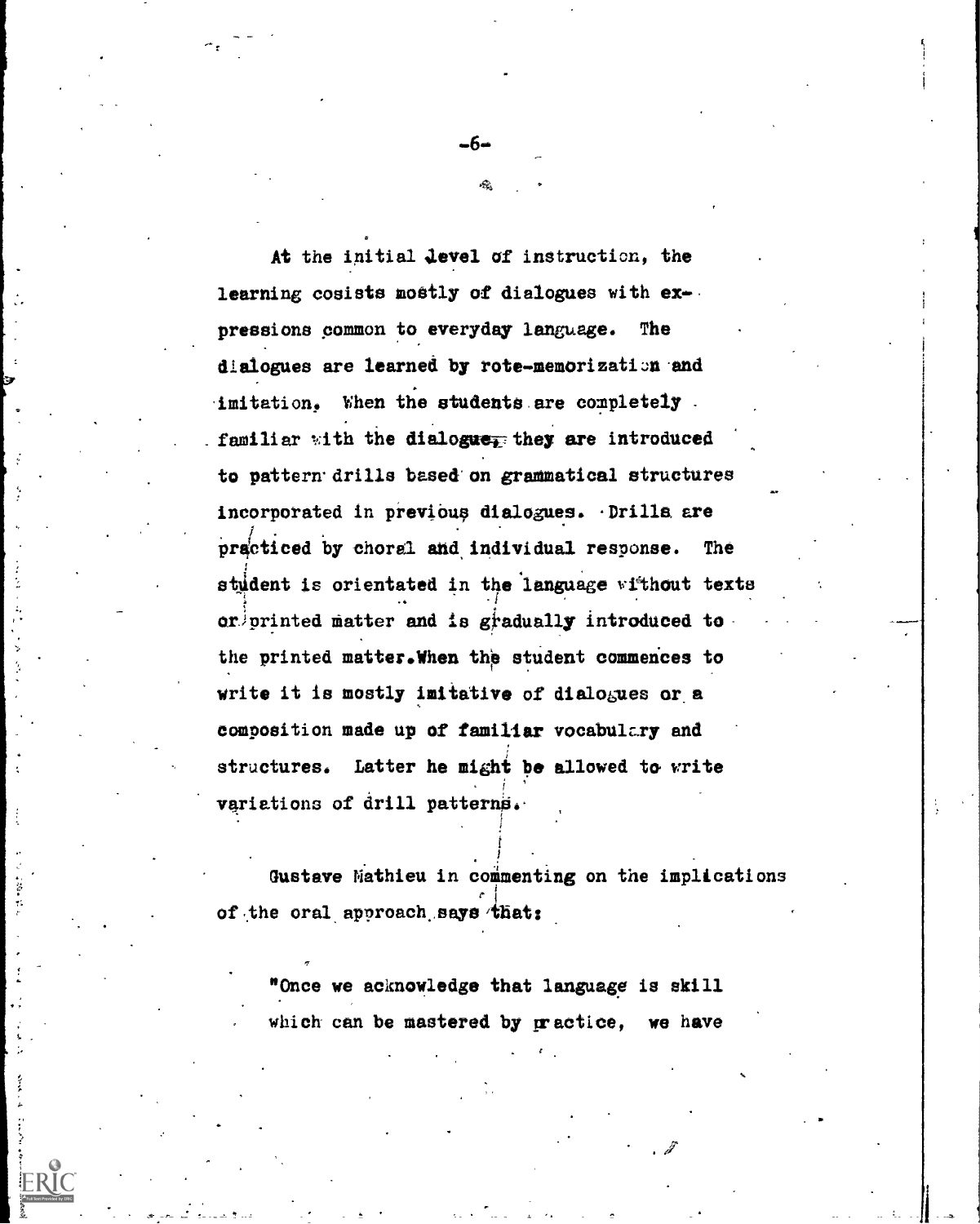also disposed of the old wives talc that only the  $\epsilon$  field can learn and should be allowed to learn a foreign language. To be sure there will always be different rates at which Iearners will progress." ?

Switchのスポロンボハイングすると言うことは「SWAS した」ということです。 しょうりょう Contest かんこうげんしょう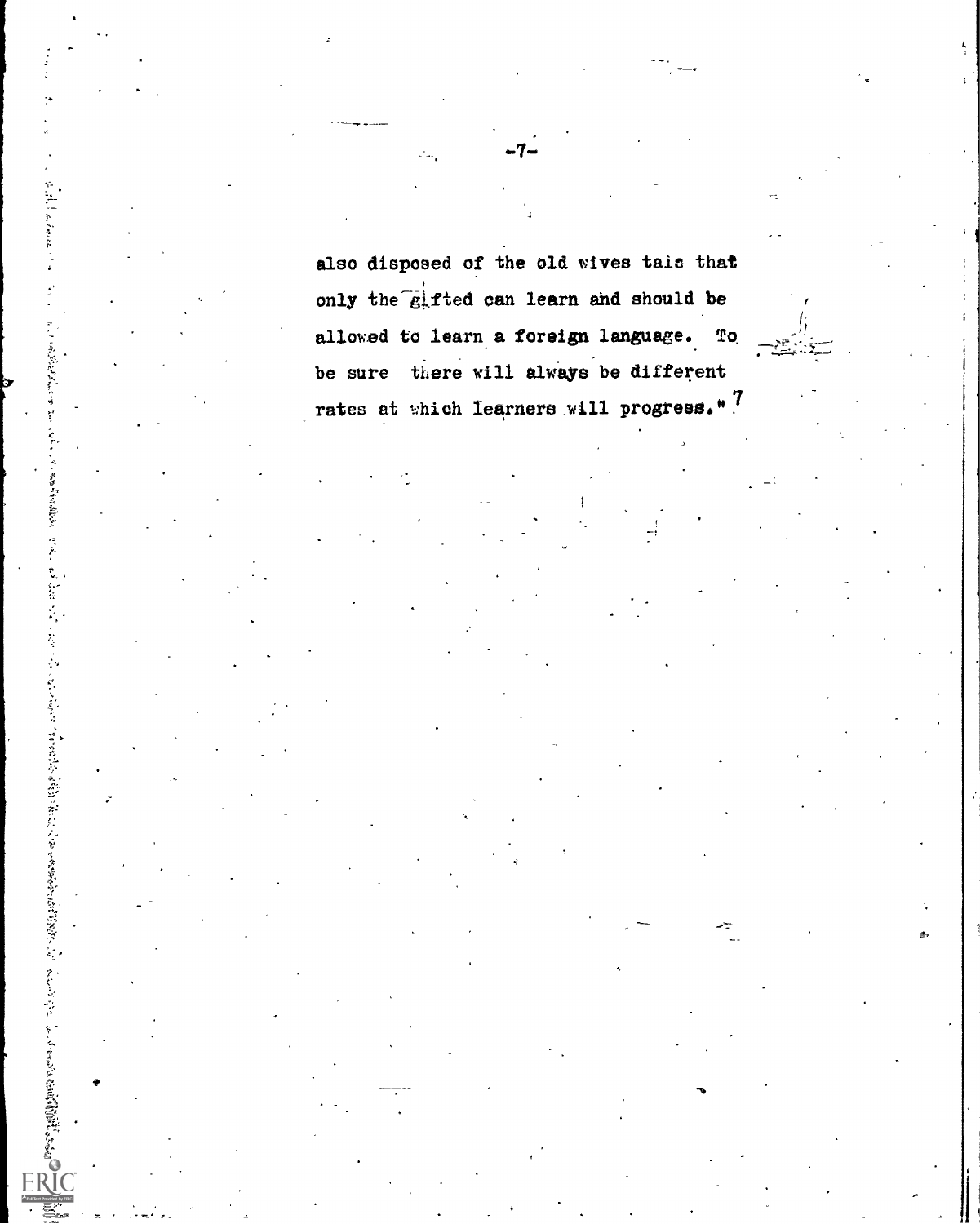#### Its Death and\_ the Here After

 $11 -$ 

 $-B-$ 

 $\sigma$   $\sim$ 

By 1965, the Audio -lingual Method had gained a significant following but when the sixties decade closed so did audio- $lingual$ enthusiasm. By then the method had been around long enough for srutiny and serios debate and although many rallied in its cause, there were now those who no longer considered the principles and ideas that founded the method to be valid.

The pioneer language educators of today have come up with new conclusions and theories. They seem to think that:

1) Although a person can be aware of structure, it does not necessarily follow that a student of lang .age will master the second language in a quick and secure manner.

2) Vocabulary appears to be more important for prompt and up and coming communication than structure.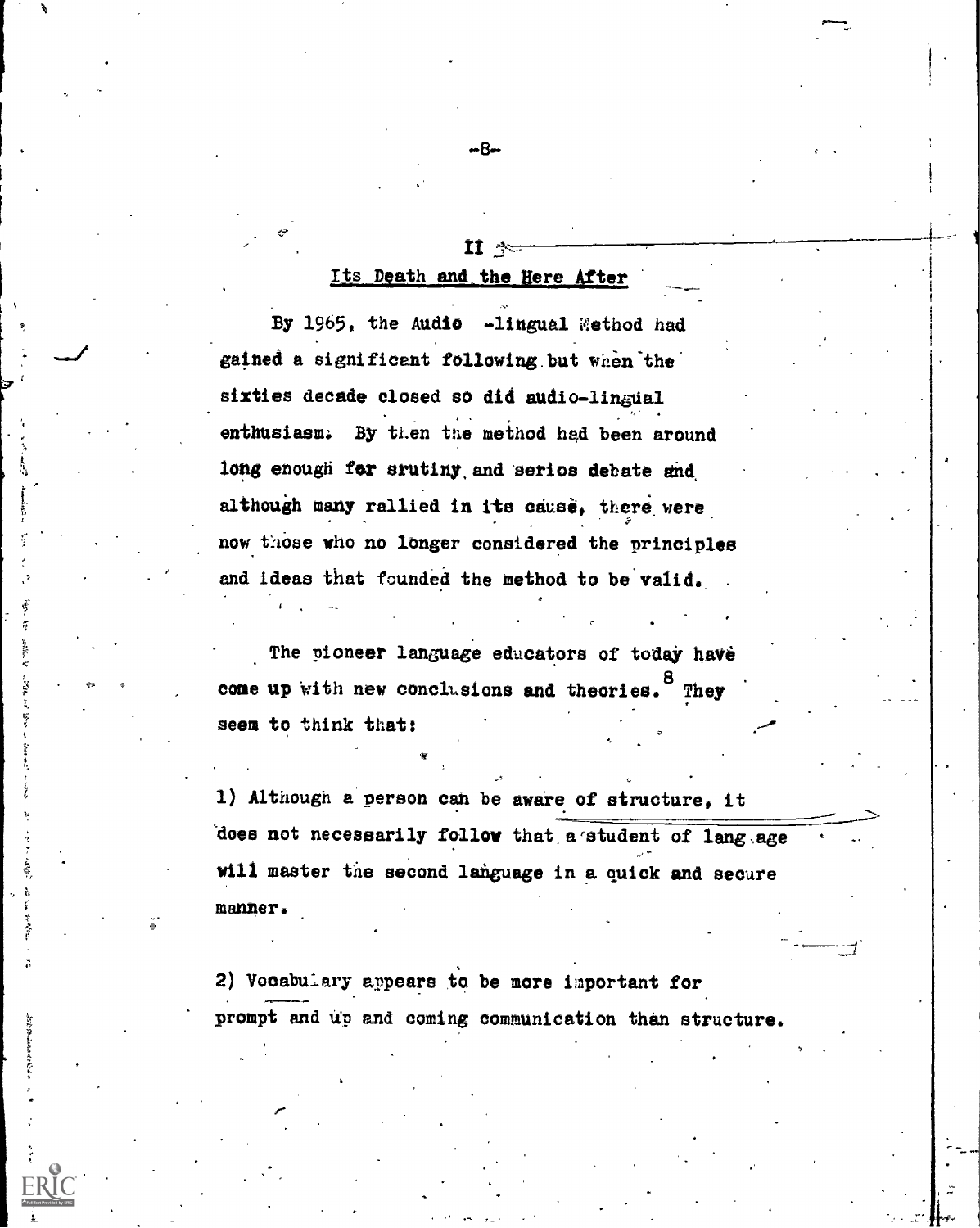Vocabulary is controlled in pattern drills because structure rules by analogy took firstpreference.

.9.

3) There are many common or similar features to both the first and second languages.( An example is that many words can be directly translated into quite a few languages. The words "bar"and" table" are two each words.) We are led to conclude-that:

あおというとはないという

A THE PARTIES OF PARTIES OF THE ASSESSMENT OF THE ALGEBRA CHARGES OF THE ALGEBRA CHARGES OF THE ALGEBRA CHARGES OF THE ALGEBRA CHARGES OF THE ALGEBRA CHARGES OF THE ALGEBRA CHARGES OF THE ALGEBRA CHARGES OF THE ALGEBRA CHA

7--

4) Straight forward memorization of dialogues appears to be unrewarding.

5) Communication is most' important. The fact that an idea is being conveyed is much more inportant than the mistakes in grammer or structure.

6) A complete restriction of the native or primary language is foolhardy. Students do translate items into the native language whether we wish to believe it or not. Although the role of the native language is still not defined, what seems apparent how ever is that: $9$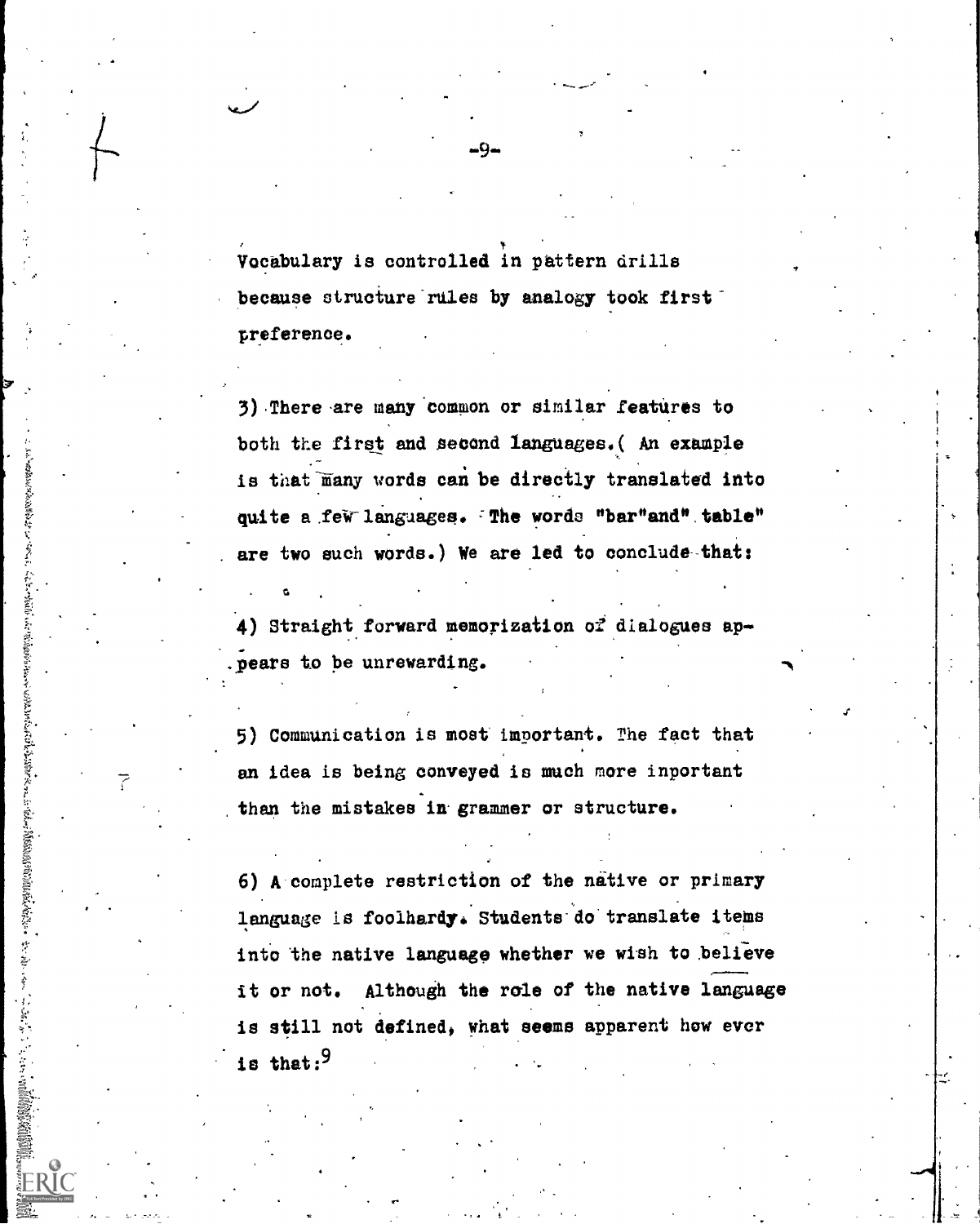a) Language is acquired through the senses.

b) Bilingualism is not a realistic goal for educators.

,r

¥Î

等人不能 法裁判人 医大叶高血管大型血管

 $\begin{array}{c} \frac{1}{2} \end{array}$ 

wy and the state of the state of the state of the state of the state of the state of the state of the state of

c) The learning process can be helped by using the native language.

We have seen that out of critical need for language study came the Audio-lingual Method. The Method was considerably sensationalized by the media, perhaps too much. The Method took nearly two decades to cool of. When the war ended it also should have ended because its primary function was completed. It obviously didn't and although it gained quick enthusiasm, this "quickness" was present at its death. The seventies were born and the Method died almost as quickly as the new decade was ushered in.

Let me conclude with the theme of Mario Pei's speech to a graduating class in 1972. He stated that:

"An internat.onal language is rapidly ceasing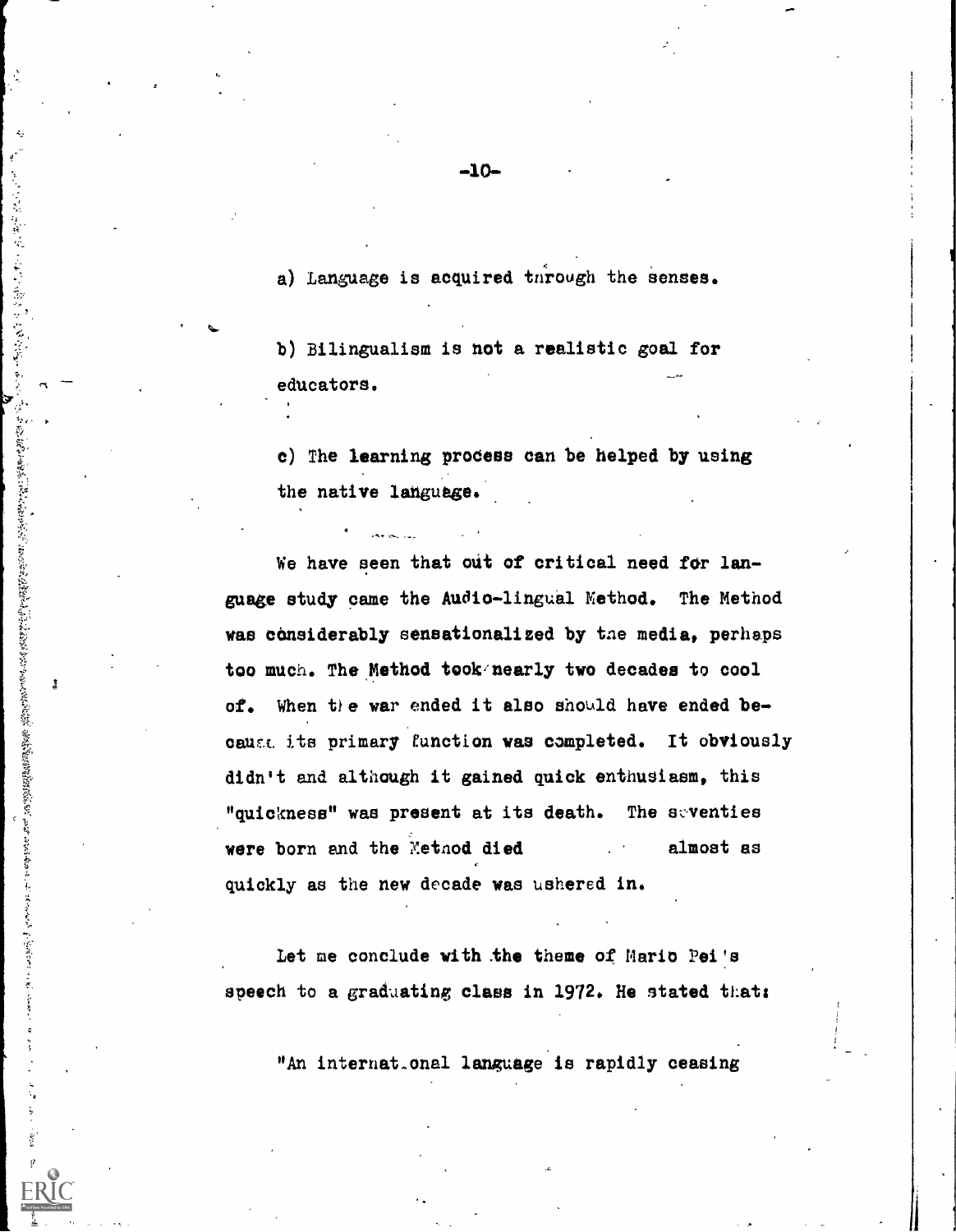to be a luxury that can be put off into the future; it is becoming an immediate necessity." 10

 $\frac{q^{\ell-1}}{\ell}$ 

学生

 $\frac{1}{2}$ 

تىم

 $\gamma$ 

 $\mathbf{I}$  $\mathbb{R}^2$ 

 $-11-$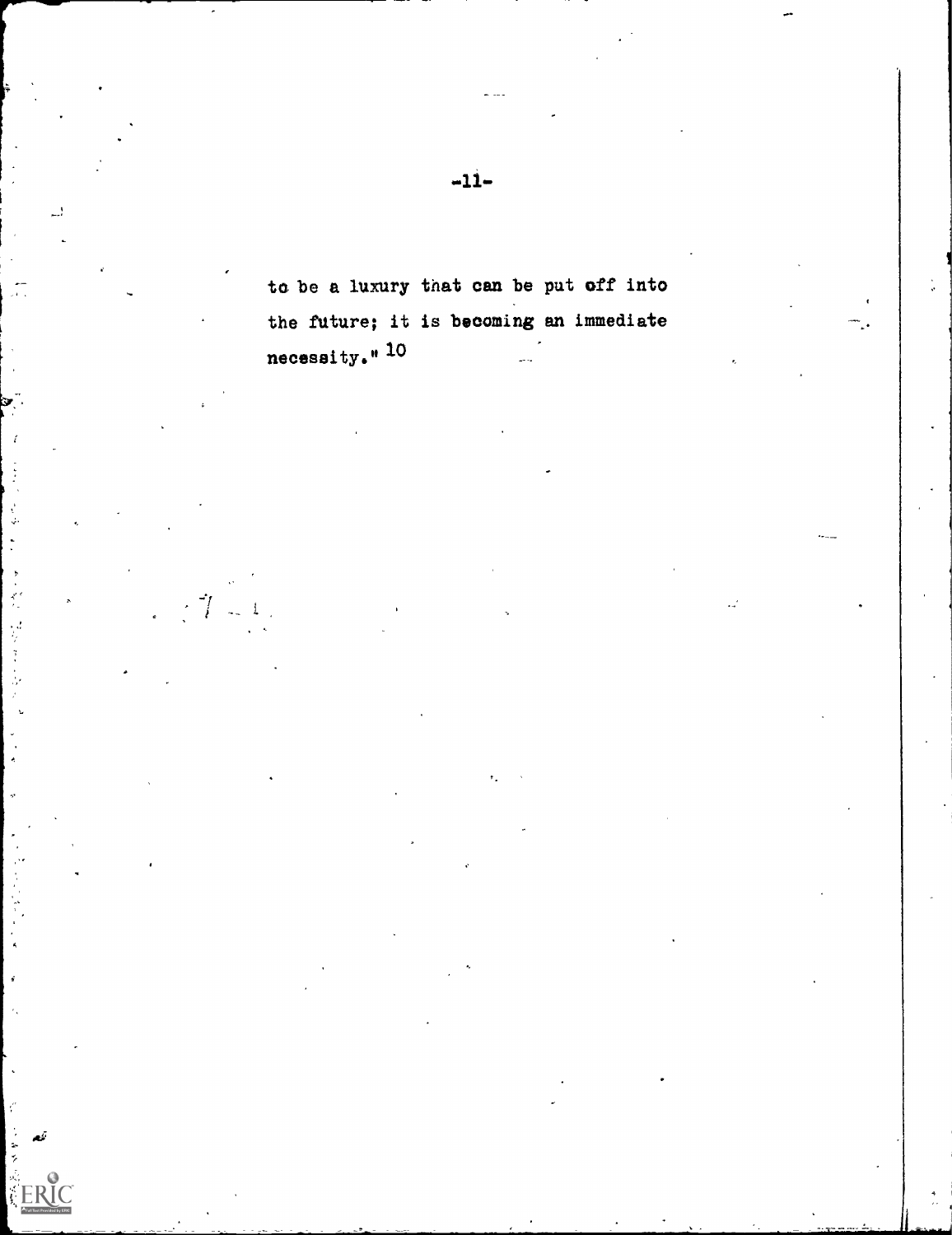#### Footnotes

#### Introduction

- 1 Nelson Brooks of Yale. coined the word audio-lingual to dederibe the new method. There were various other terms used to describe it, i.e., oral-aural, aural-oral, audio-oral, direct, functional and natural.
- 2 See Nelson Brooks, Language and Language Learning-Theory and Practice (New York, 1960) p 20.

PART I

- 3- The commonly taught languages were Spanish, French and German.
- 4 See Robert Lado, Language Teaching: A Scientific Approach (New York,1964)
- <sup>5</sup> Linguistics and Language Teaching in the United States 1940-1960," in C. Mohmann, A. Sommerfelt, and J. Whatmough, eds., Trends in European and American Linguistics, 1930-1960 (Utrecht: Spectrum. Publisners, 1961), pp..86-89.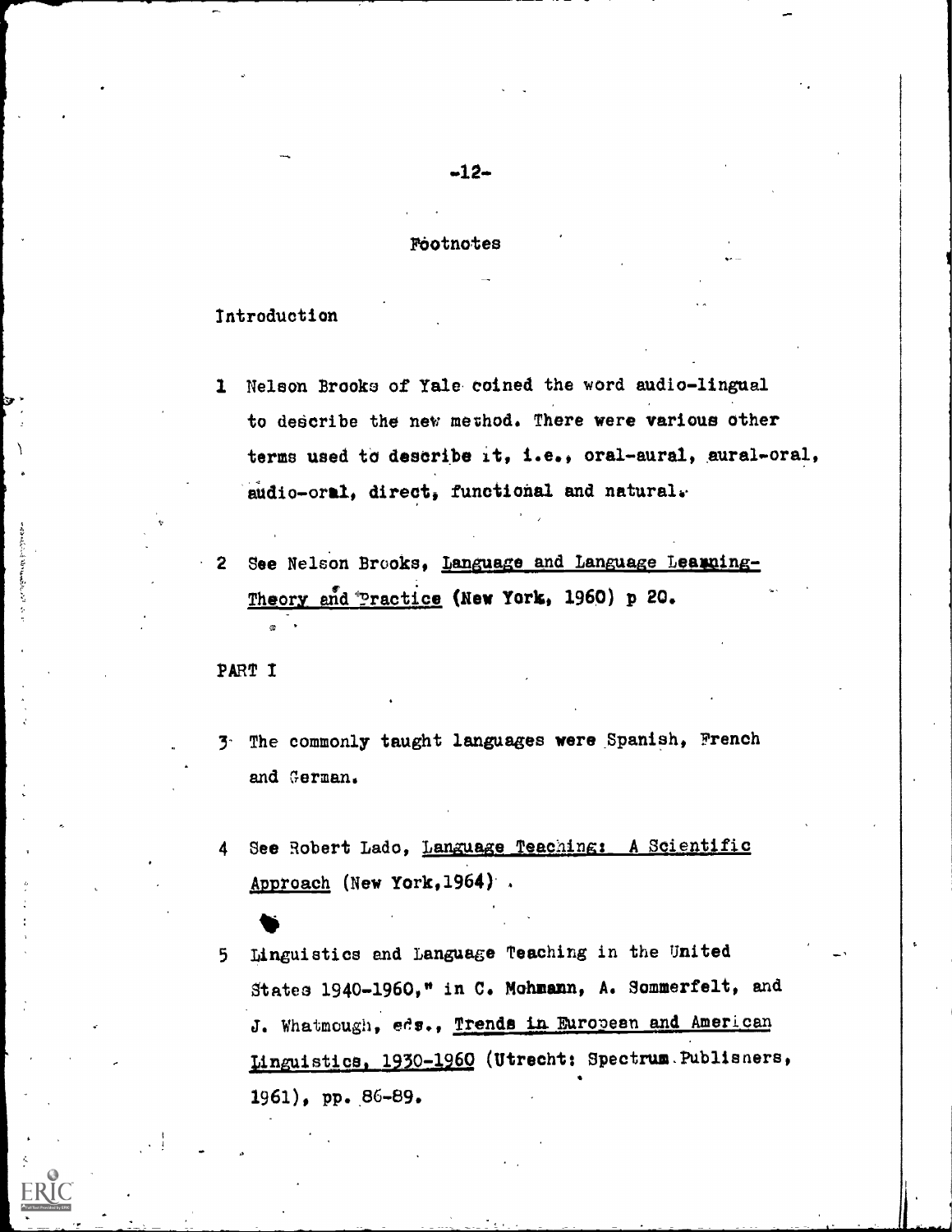6 An average class 6n the whole consisted of 30-40 students.

-13-

See Gustave Mathieu, "Exceptional Children." ERIC  $7.$ (January 1961): Volume 27. No.5.

PART II

8 See Philip D. Smith, "Toward a Practical Theory. of Secondary Language Instruction." **HRIC** (November 13,1971).

9 Ibid.

10 See Mario Pei, "Need for International Language for All." Intellect (October, 1972) p.10.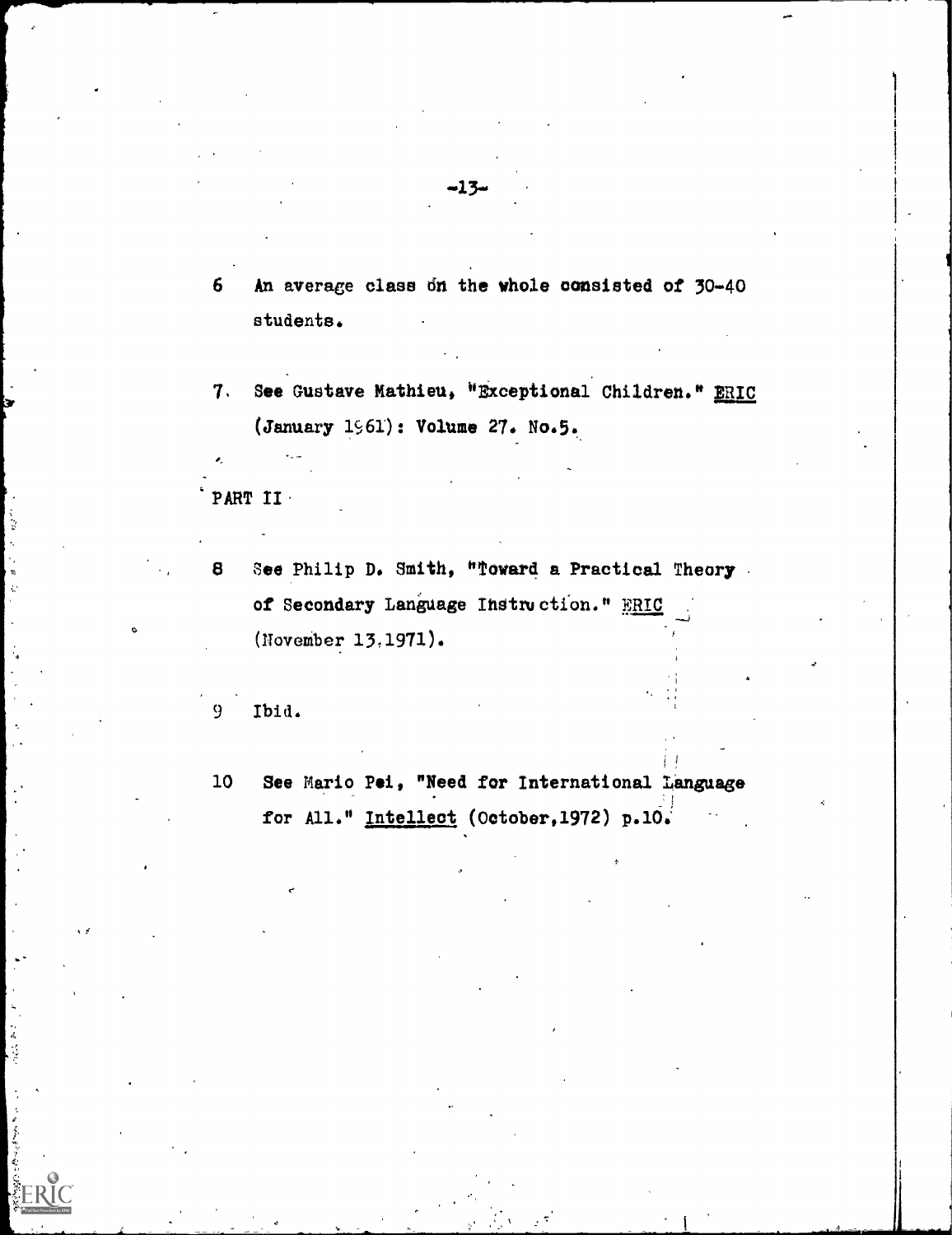#### Bibliography

Brooks, Nelson. 1964. Language and Language Learning-Theory and Practice. 2ed. New York: Harcourt, Brace & Co. 1st. ed., 1960.

Dunkel, Frederick, B. 1940. "An Investigation of Secondary Language. Teaching." ERIC.

Lado, Robert. 1964. Language Teaching: A Scientific Approach. New York: McGraw Hill. .

Mathieu, Gustave. 1961. "Exceptional Children." ERIC (January 1961): Volume 27. No.5.

Moulton. W.M. 1961. "Linguistics and Language Teaching in the United States 1940-1960." In C. MOHRMANN; A SOMMERFELT; and J. WHATMOUGH, eds. Trends in European and American Linguistics, 1930-1960. Utrecht: Spectrum Publishers.

Pei, Xario. 1972. "Need for International Language for All." Intellect.(October, 1972): 10.

 $-14-$